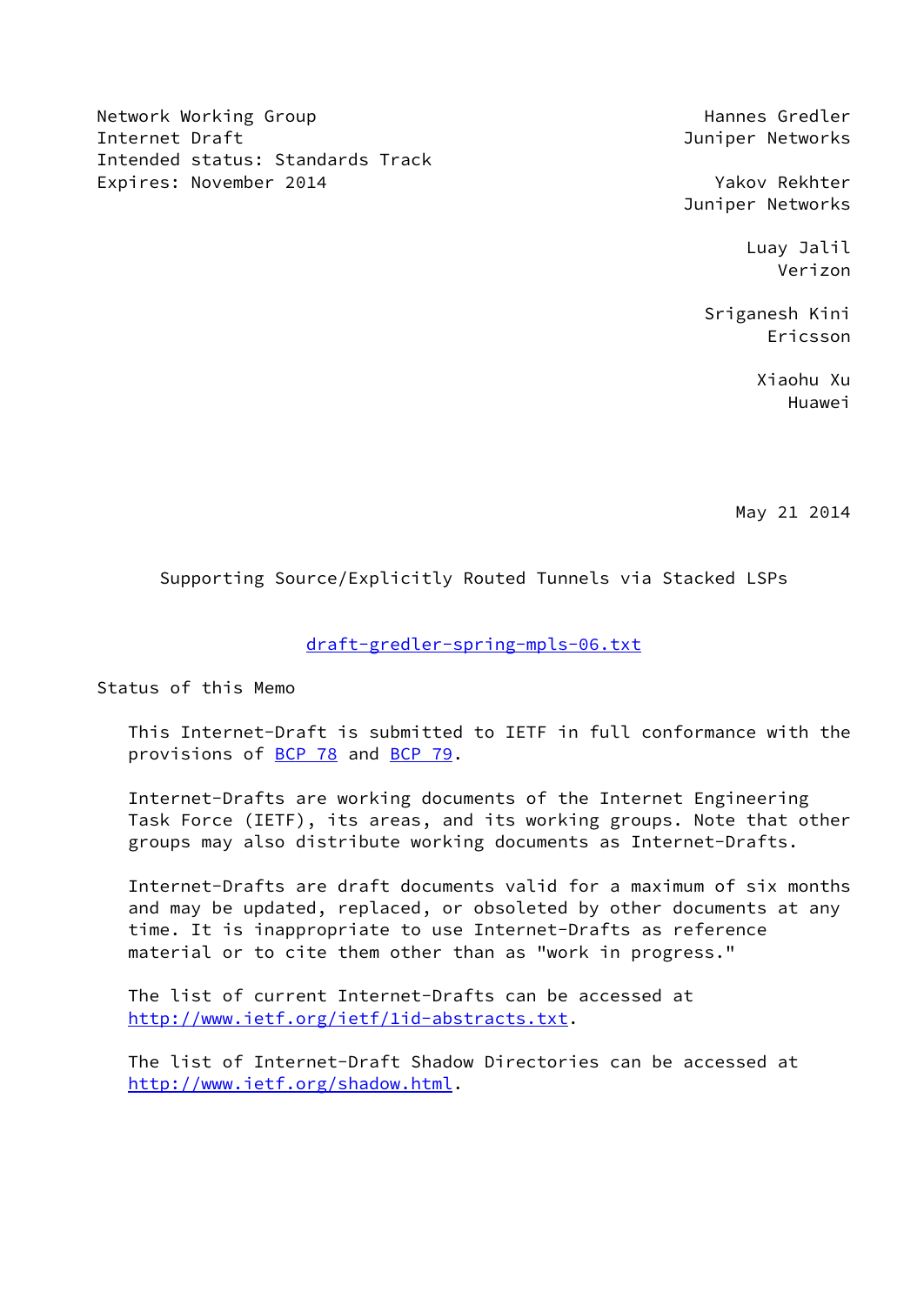| Internet Draft | draft-gredler-spring-mpls-06.txt | May 2014 |
|----------------|----------------------------------|----------|
|                |                                  |          |

Copyright Notice

 Copyright (c) 2013 IETF Trust and the persons identified as the document authors. All rights reserved.

This document is subject to **[BCP 78](https://datatracker.ietf.org/doc/pdf/bcp78)** and the IETF Trust's Legal Provisions Relating to IETF Documents [\(http://trustee.ietf.org/license-info](http://trustee.ietf.org/license-info)) in effect on the date of publication of this document. Please review these documents carefully, as they describe your rights and restrictions with respect to this document. Code Components extracted from this document must include Simplified BSD License text as described in Section 4.e of the Trust Legal Provisions and are provided without warranty as described in the Simplified BSD License.

## Abstract

 This document describes how source/explicitly routed tunnels could be realized using stacked Label Switched Paths (LSPs).

 This document also describes how use of IS-IS/OSPF as a label distribution protocol fits into the MPLS architecture.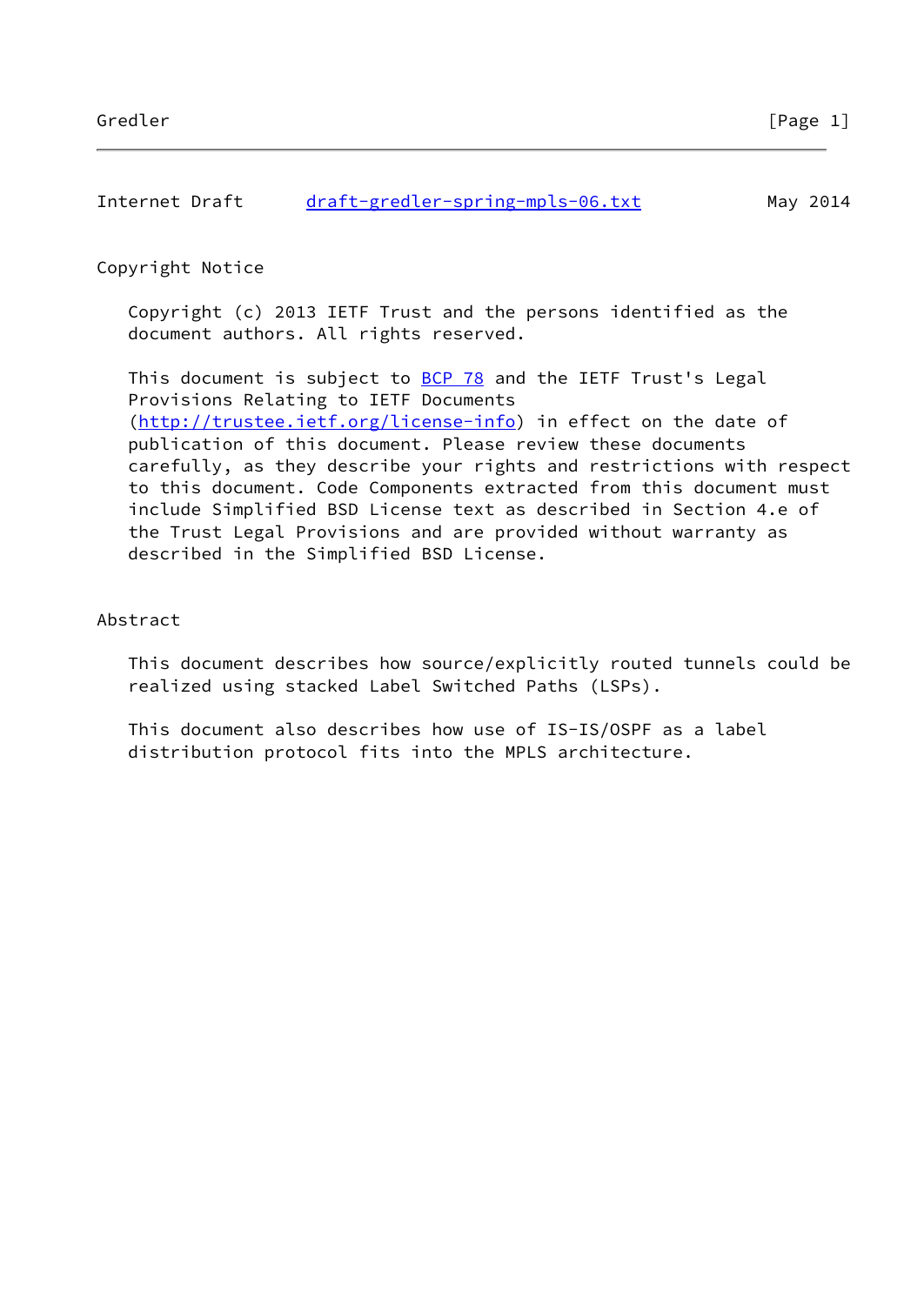# <span id="page-2-1"></span>Internet Draft [draft-gredler-spring-mpls-06.txt](https://datatracker.ietf.org/doc/pdf/draft-gredler-spring-mpls-06.txt) May 2014

# Table of Contents

|                | Specification of Requirements $\ldots \ldots \ldots \ldots \ldots \ldots$ |
|----------------|---------------------------------------------------------------------------|
|                |                                                                           |
| $\overline{3}$ |                                                                           |
|                | Constructing Explicitly Routed Tunnels by using Stacked LSPs 5            |
| 4.1            | Examples of Constructing Explicitly Routed Tunnels by Stacked LSPs        |
| 4.1.1          | Explicitly Routed Tunnel with Single Hops<br>$\overline{\mathbf{8}}$      |
| 4.1.2          | Explicitly Routed Tunnel with Multi-Hops  11                              |
| $\overline{5}$ | IS-IS or OSPF as Label Distribution Protocol  13                          |
| 5.1            | Example of IS-IS/OSPF as Label Distribution Protocols . 15                |
| 6              |                                                                           |
|                | Security Considerations<br>16                                             |
| 8              | 16                                                                        |
| 9              | 16                                                                        |
| <u> 10</u>     |                                                                           |
| <u> 11</u>     | 17                                                                        |
|                |                                                                           |

### <span id="page-2-0"></span>[1](#page-2-0). Specification of Requirements

 The key words "MUST", "MUST NOT", "REQUIRED", "SHALL", "SHALL NOT", "SHOULD", "SHOULD NOT", "RECOMMENDED", "MAY", and "OPTIONAL" in this document are to be interpreted as described in [RFC 2119 \[RFC2119](https://datatracker.ietf.org/doc/pdf/rfc2119)].

# <span id="page-2-2"></span>[2](#page-2-2). Terminology

 We use the term "explicitly routed tunnels" as a synonym for such terms as "source routed tunnels" and "source-initiated routed tunnels".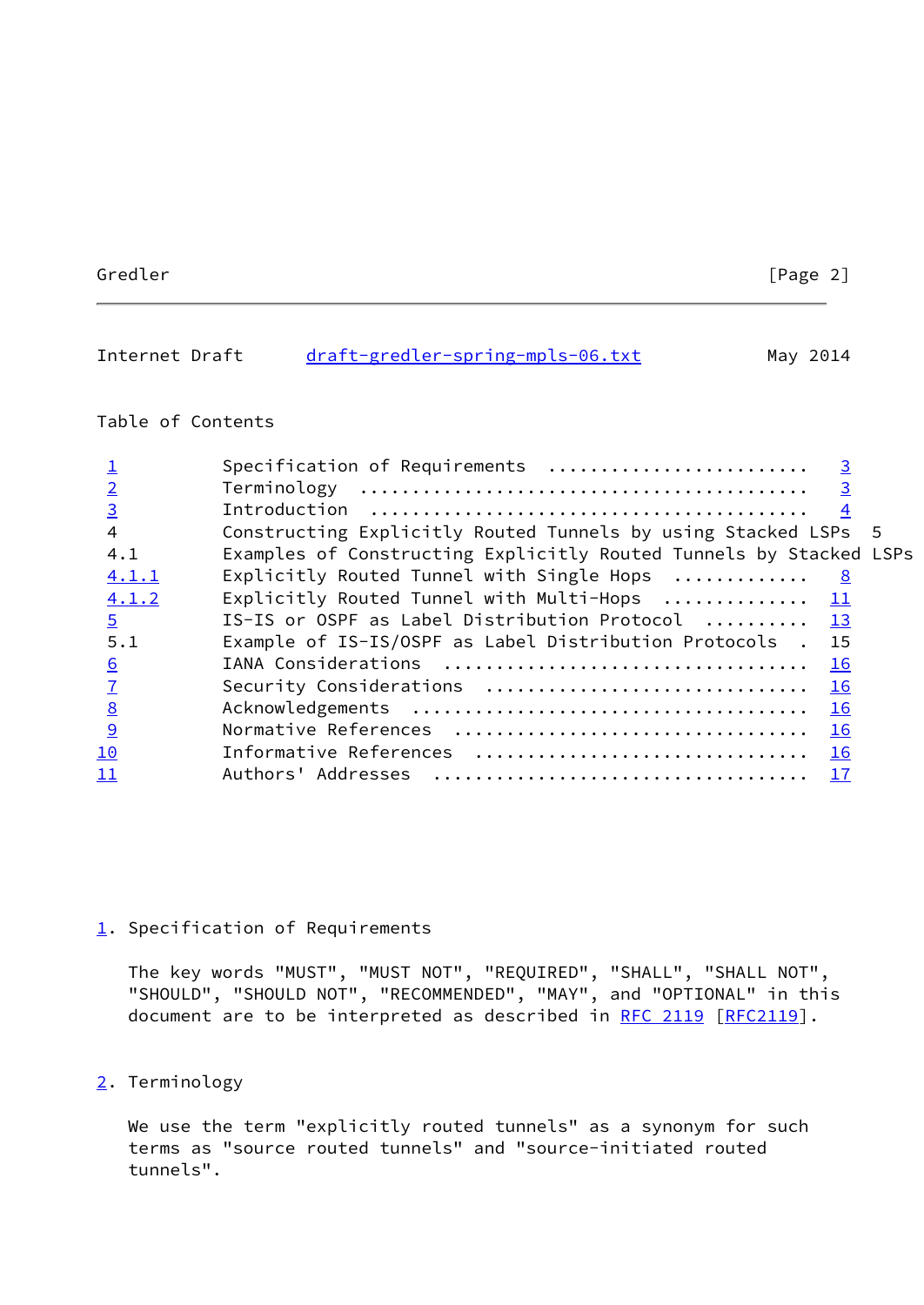Note that the term "source routed tunnel", or "source-initiated routed tunnel" does not imply that intermediate nodes of such a tunnel forward packets traversing the tunnel based upon source addresses of these packets. In the context of "source routed tunnels" and "source-initiated routed tunnels" the term "source" refers to the

| Gredler | [Page 3] |
|---------|----------|
|         |          |
|         |          |

<span id="page-3-1"></span>Internet Draft [draft-gredler-spring-mpls-06.txt](https://datatracker.ietf.org/doc/pdf/draft-gredler-spring-mpls-06.txt) May 2014

tunnels' ingress.

 This document assumes that a reader is familiar with the MPLS architecture [\[RFC3031](https://datatracker.ietf.org/doc/pdf/rfc3031)] terminology.

 For a given Label Switched Path (LSP) of level m, as defined in section [3.15 of \[RFC3031\]](https://datatracker.ietf.org/doc/pdf/rfc3031#section-3.15):

- + the ingress node/router is the LSR that pushes the level m label,
- + intermediate nodes/routers are the LSRs making their forwarding decision on a level m label
- <span id="page-3-0"></span>[3](#page-3-0). Introduction

MPLS architecture [[RFC3031](https://datatracker.ietf.org/doc/pdf/rfc3031)] defines the concept of explicitly routed tunnel as follows:

 If a Tunneled Packet travels from Ru to Rd over a path other than the Hop-by-hop path, we say that it is in an "Explicitly Routed Tunnel"

where Ru and Rd are Label Switch Routers (LSRs).

To realize explicitly routed tunnels [\[RFC3031](https://datatracker.ietf.org/doc/pdf/rfc3031)] proposes to use explicitly routed Label Switched Paths (LSPs):

 An "Explicitly Routed LSP Tunnel" is a LSP Tunnel that is also an Explicitly Routed LSP

 Up until now there have been two possible protocols to instantiate/signal such explicitly routed LSPs - RSVP-TE ([\[RFC3209](https://datatracker.ietf.org/doc/pdf/rfc3209)]) and CR-LDP  $([RFC3212])$  $([RFC3212])$  $([RFC3212])$ .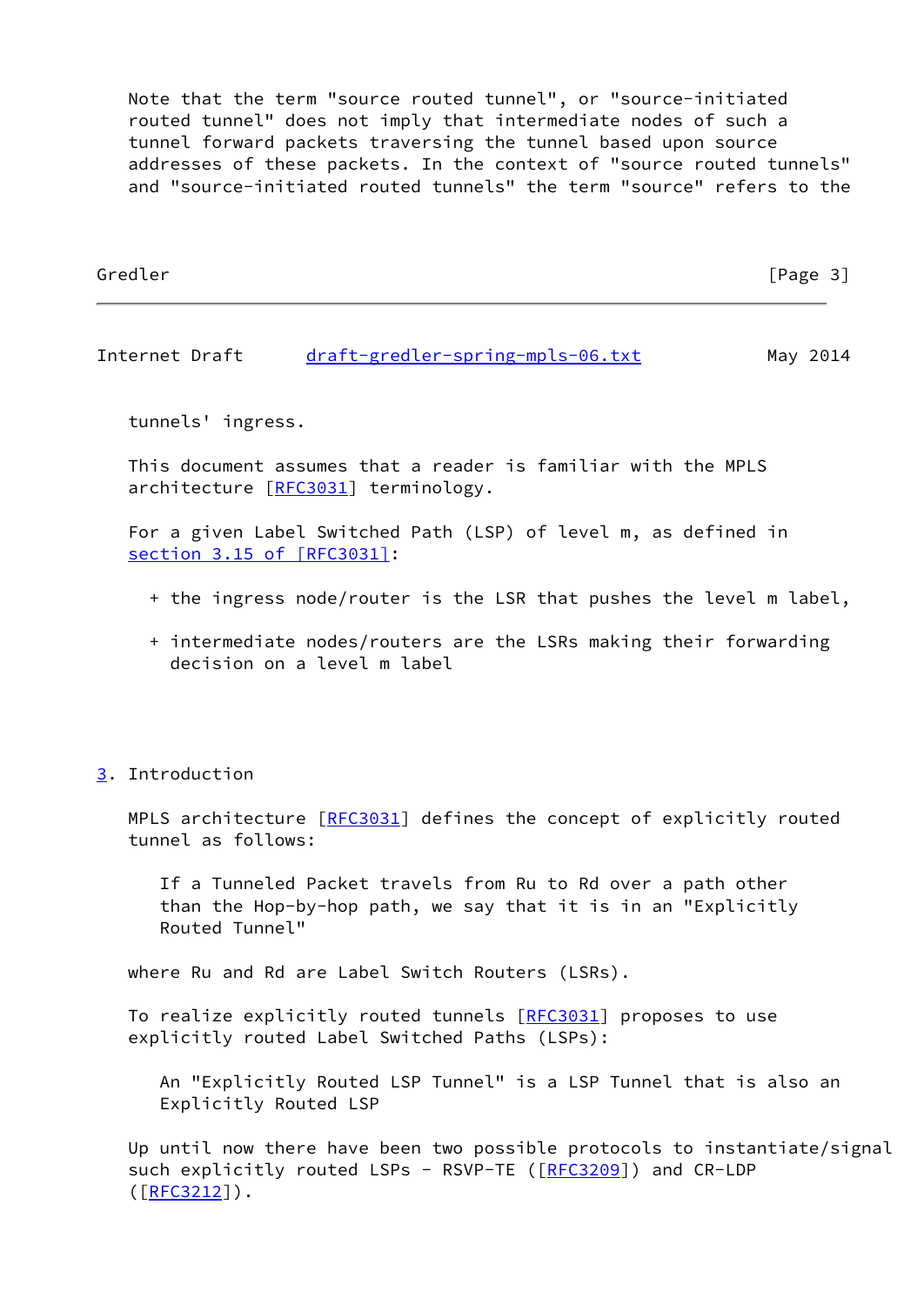MPLS architecture ( $[RE3031]$ ) defines the notion of LSP hierarchy, as LSP tunnels within LSPs. Use of MPLS label stack mechanism allows LSP hierarchy to nest to any depth.

 In this document we specify the procedures to realize explicitly routed point-to-point tunnels by using LSP hierarchy, thus defining yet another possible mechanism to realize such tunnels. (Note though that the idea of using LSP hierarchy to realize explicitly routed tunnels is not new - e.g., Remote LFA  $[R-LFA]$  uses explicitly routed tunnels constructed by LSP hierarchy.)

Gredler [Page 4]

Internet Draft [draft-gredler-spring-mpls-06.txt](https://datatracker.ietf.org/doc/pdf/draft-gredler-spring-mpls-06.txt) May 2014

 An essential part of MPLS is the notion of label distribution protocol. On the subject of whether it should be one, or more then one label distribution protocol, MPLS architecture ([\[RFC3031](https://datatracker.ietf.org/doc/pdf/rfc3031)]) said the following:

 THE ARCHITECTURE DOES NOT ASSUME THAT THERE IS ONLY A SINGLE LABEL DISTRIBUTION PROTOCOL. In fact, a number of different label distribution protocols are being standardized.

 Up until now IETF standardized the following label distribution protocols for unicast: LDP ([\[RFC5036](https://datatracker.ietf.org/doc/pdf/rfc5036)]), CR-LDP ([\[RFC3212](https://datatracker.ietf.org/doc/pdf/rfc3212)]), RSVP-TE [\[RFC3209](https://datatracker.ietf.org/doc/pdf/rfc3209)] and BGP ([[RFC3107\]](https://datatracker.ietf.org/doc/pdf/rfc3107), [[RFC4364](https://datatracker.ietf.org/doc/pdf/rfc4364)], [\[RFC4761](https://datatracker.ietf.org/doc/pdf/rfc4761)]).

Recently there have been proposals ([\[gredler-isis](#page-17-5)], [\[gredler-ospf](#page-17-6)], [\[previdi-isis](#page-17-7)], [\[psenak-ospf](#page-18-3)]) to extend IS-IS [\[RFC1142](https://datatracker.ietf.org/doc/pdf/rfc1142)] and OSPF [\[RFC1583](https://datatracker.ietf.org/doc/pdf/rfc1583)] to make them yet another label distribution protocols.

 This document describes how use of IS-IS or OSPF as label distribution protocols fits into the MPLS architecture. This document also describes the benefits of using IS-IS/OSPF as label distribution protocols for the purpose of constructing explicitly routed tunnels with stacked LSPs.

<span id="page-4-0"></span>[4](#page-4-0). Constructing Explicitly Routed Tunnels by using Stacked LSPs

 Instead of explicitly routed LSPs, one can use LSP hierarchy (stack of LSPs) to construct explicitly routed point-to-point tunnels as follows.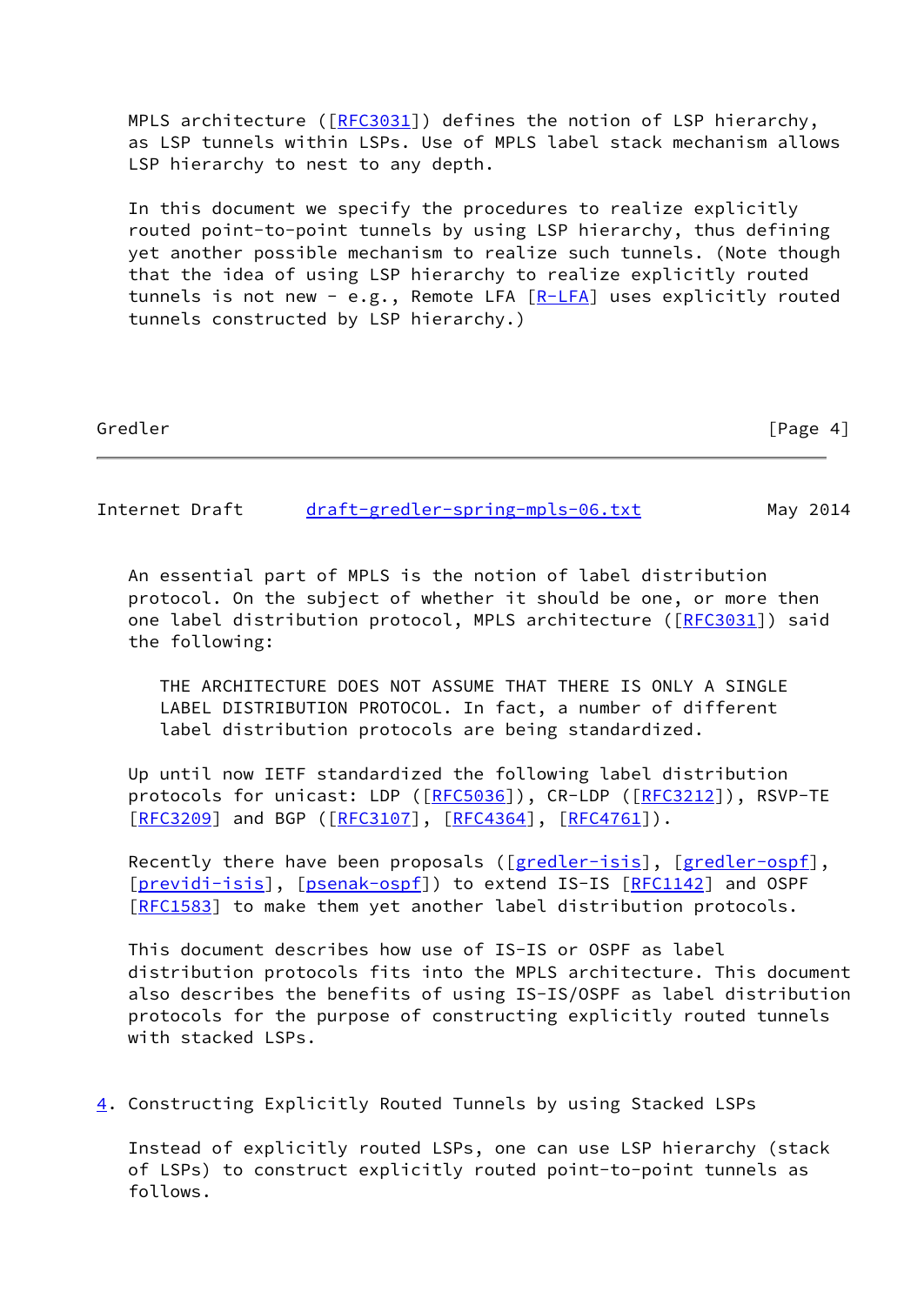Consider an explicitly routed point-to-point tunnel with an explicit route  $\langle R(\theta), R(1), R(2), \ldots R(n) \rangle$ , where  $R(\theta)$  is the ingress of the tunnel and R(n) is the egress of the tunnel. Denote the LSPs needed to realize such a tunnel via an LSP stack as  $\langle LSP(1), LSP(2), \ldots \rangle$  $LSP(n)$ , where  $LSP(1)$  is the topmost and  $LSP(n)$  is the bottommost  $LSP$ in the stack. These LSPs are constructed as follows:

- + All the LSPs in the stack are constructed with the same ingress  $R(\Theta)$ . (See further down on why this is needed.)
- + LSP(i) is constructed with R(i) as its egress (e.g., LSP(1) is constructed with  $R(1)$  as its egress,  $LSP(2)$  with  $R(2)$  as its egress, etc... LSP(n) with R(n) as its egress).
- + For every  $0 \le i \le n$ , the first intermediate router of LSP(i+1). is constructed to be the same as the egress router of LSP(i).

Gredler [Page 5]

Internet Draft [draft-gredler-spring-mpls-06.txt](https://datatracker.ietf.org/doc/pdf/draft-gredler-spring-mpls-06.txt) May 2014

- + The first intermediate router of LSP(1) is constructed to be one hop away from  $R(\theta)$ . If  $R(1)$  is one hop away from  $R(\theta)$ , then this intermediate router is also the egress of LSP(1) (in which case  $LSP(1)$  is a one-hop LSP). If  $R(1)$  is more than one hop away from R(0), then this intermediate router is some router other than  $R(1)$ , and  $R(1)$  is still the egress of that LSP.
- + The first intermediate router of any LSP in the stack, could be either single or multi-hop away from the egress of that LSP.
- + All the LSPs in the stack are constructed with the penultimate hop popping. That is, for each LSP in the stack the penultimate router of that LSP pops the label corresponding to that LSP off the label stack before sending data to the egress router of that LSP.

When  $R(i)$  and  $R(i+1)$  are single hop away from each other, the first intermediate router of LSP(i+1) is one hop away from the egress of that LSP. When  $R(i)$  and  $R(i+1)$  are multi-hop away from each other, the first intermediate router of LSP(i+1) is multi-hop away from the egress of that LSP.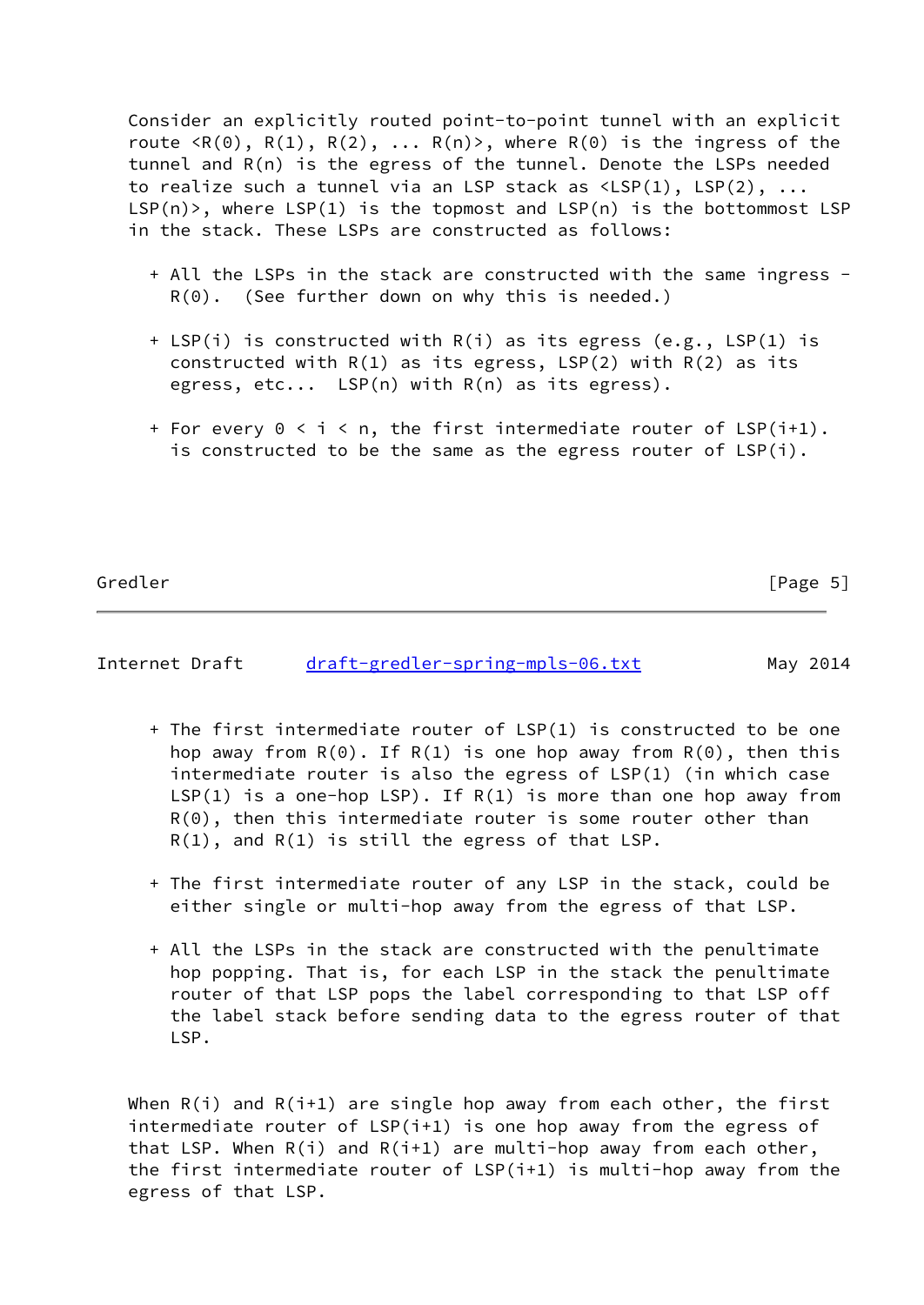Following the above procedures, the LSPs in the stack satisfy the following properties:

- + All LSPs in the stack have the same ingress.
- + The egress of a given LSP in the stack is the first intermediate router of the next LSP in the stack.
- + The first intermediate router of the LSP at the top of the stack is one hop away from the ingress.
- + The first intermediate router of any LSP in the stack could be either single or multi-hop away from the egress of that LSP. (Thus the egress of a given LSP in the stack could be either single or multi-hop away from the egress of the next LSP in the stack.)

 Such stack of LSPs provides the functionality to forward a packet through a sequence of egresses of the LSPs on the stack - the sequence of these egresses represents the explicit route of the explicitly routed point-to-point tunnel constructed by using these stacked LSPs. The ingress of all these LSPs is the ingress of the tunnel.

| Gredler | [Page 6] |
|---------|----------|
|---------|----------|

Internet Draft [draft-gredler-spring-mpls-06.txt](https://datatracker.ietf.org/doc/pdf/draft-gredler-spring-mpls-06.txt) May 2014

When the first intermediate router of a given LSP in the stack is multi-hop away from the egress of that LSP, the existing label distribution protocols (LDP, RSVP-TE, etc. ) can be used to establish a multi-hop LSP fragment for this LSP. When IS-IS or OSPF, in addition to being a routing protocol, is also used as a label distribution protocol (see section "IS-IS or OSPF as Label Distribution Protocol"), it can also be used to establish such multi hop LSP fragment.

 To construct the label stack associated with the stack of LSPs the ingress of all these LSPs, R0, uses the following procedures:

+ For (n > i > 0) R(0) obtains from R(i) label binding for LSP(i+1) and places the label onto the stack, starting from the bottommost label (the label that corresponds to LSP(n).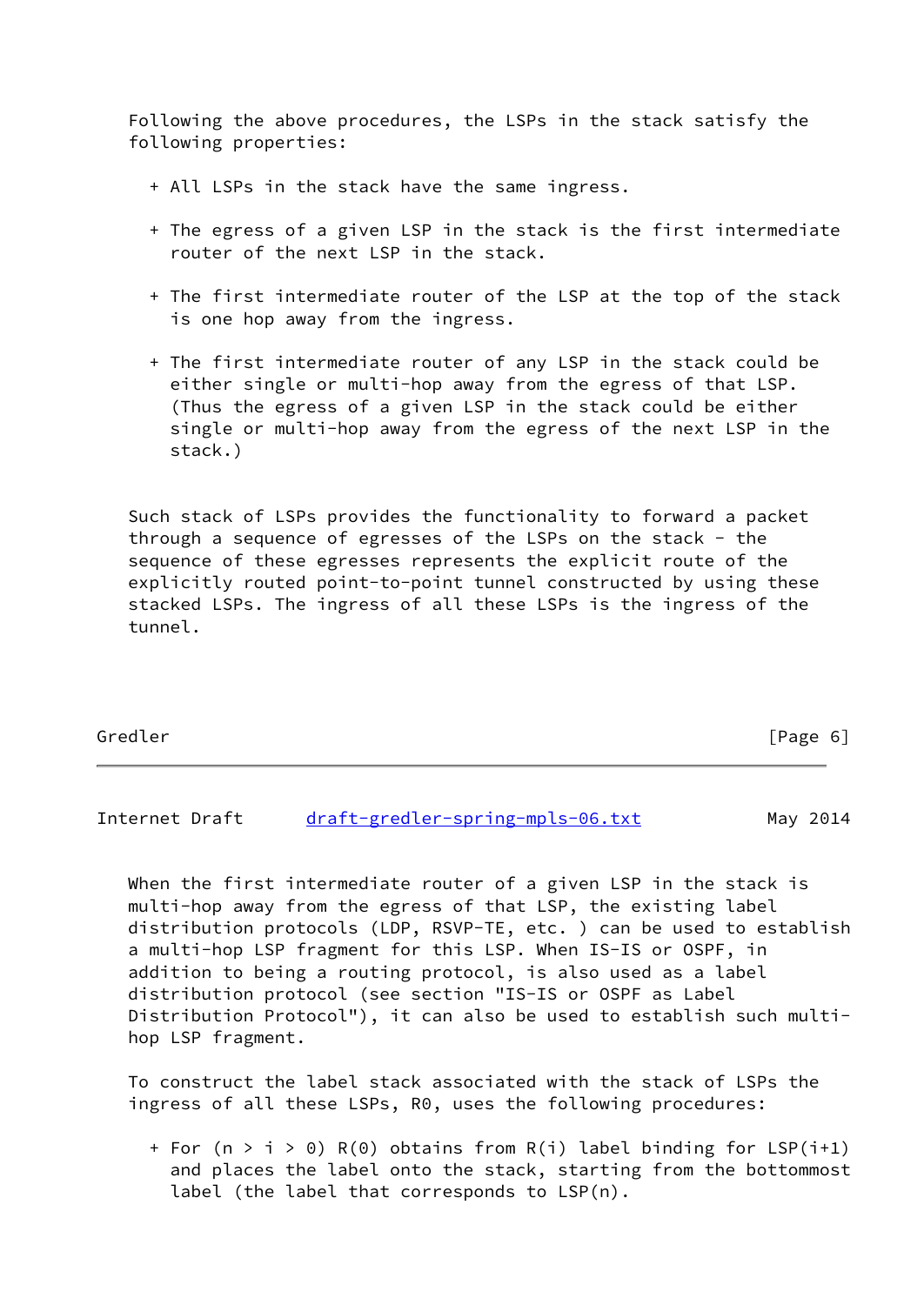In section "IS-IS or OSPF as Label Distribution Protocol" we describe how IS-IS or OSPF with appropriate extensions could be used as a label distribution protocol to obtain such label bindings.

If the first intermediate router of  $LSP(i+1)$  is either (a) a single hop away from the egress of that LSP, or (b) multi-hop away, and LDP is used as a label distribution protocol to establish a multi-hop LSP fragment between the first intermediate router and the egress of that LSP, then R(0) can use targeted LDP session with R(i) to obtain such label bindings.

- + For LSP(1) if R(1) is one hop away from R(0), then no label is needed (as LSP(1), just like all other LSPs in the stack, is constructed with the penultimate hop popping), and the label stack construction terminates with the topmost label that R(0) obtains from R(1) for LSP(2).
- + Otherwise, if R(1) is more than one hop away from R(0), then R(0) obtains label binding for LSP(1) from the first intermediate router of LSP(1), and places this label at the top of the stack.

 Note that the above procedures require all the LSPs in the stack to have the same ingress -  $R(\theta)$ . This requirement comes from the observation that (a)  $R(\theta)$  is the router that constructs the whole label stack needed to realize the explicitly routed tunnel, and (b) according to MPLS architecture [\[RFC3031](https://datatracker.ietf.org/doc/pdf/rfc3031)] when a router wants to create a label stack, the router has to be the head-end of all the LSPs corresponding to the labels in the stack.

Gredler [Page 7]

<span id="page-7-0"></span>Internet Draft [draft-gredler-spring-mpls-06.txt](https://datatracker.ietf.org/doc/pdf/draft-gredler-spring-mpls-06.txt) May 2014

 Since the MPLS label stack mechanism allows stack of LSPs to nest to any depth, use of LSP hierarchy for explicitly routed tunnels does not place any protocol restrictions on the number of entries in the explicit route of an explicitly routed tunnel. Note though that there may be some other restrictions (e.g., due to MTU, or hardware) that would place an upper bound on the depth of the label stack, and thus on the number of entries in the explicit route. Also, the depth of the label stack may have implications on ECMP, and specifically on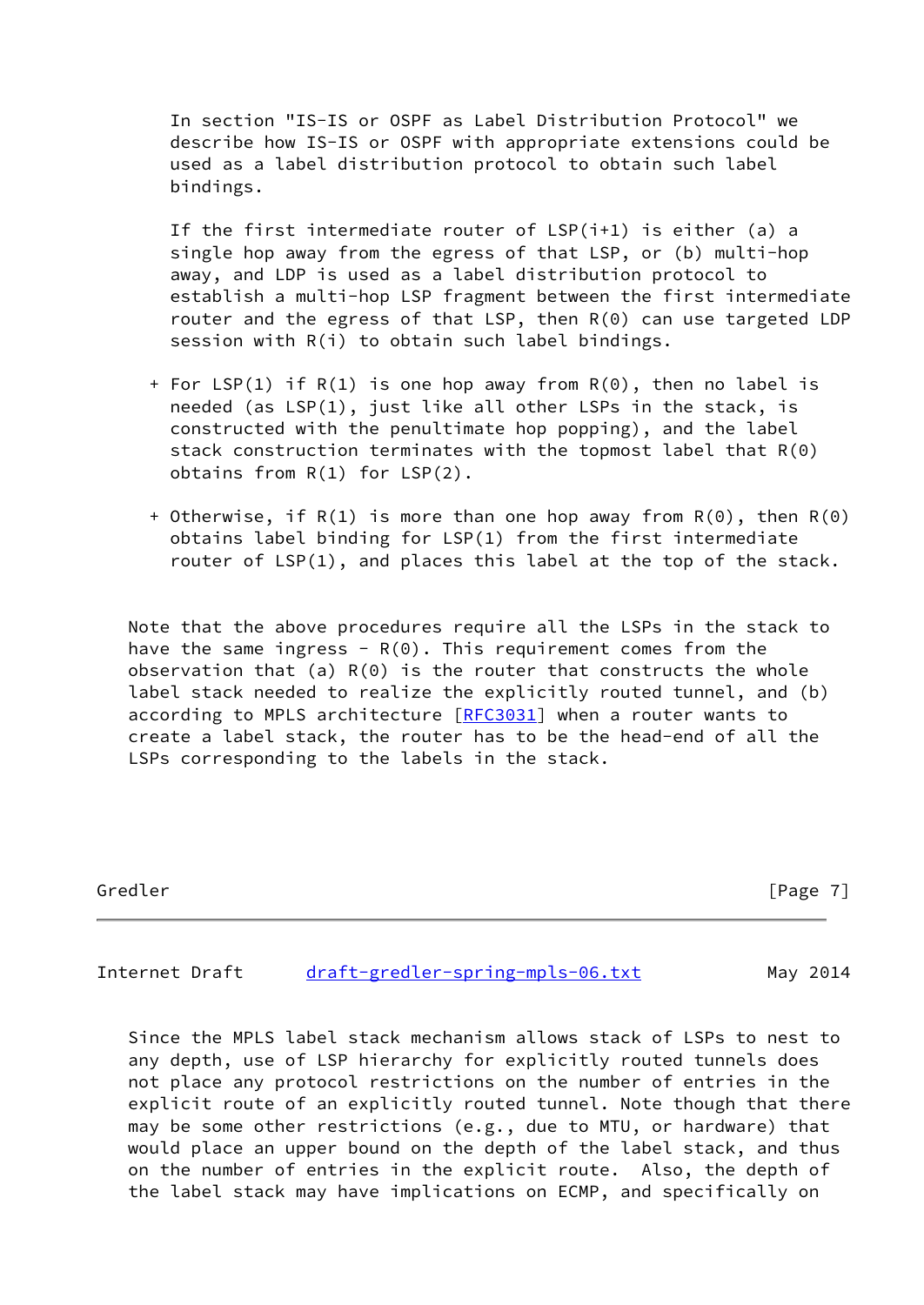the use of the Entropy label (see  $[kinn]$  for more).

<span id="page-8-1"></span>[4.1](#page-8-1). Examples of Constructing Explicitly Routed Tunnels by Stacked LSPs

 In this section we illustrate how to construct an explicitly routed tunnel by using stacked LSPs. The first example illustrates this for an explicitly routed tunnel where consecutive hops that define the tunnel are one hop away from each other. The second example illustrates this when these hops are more than one hop away from each other.

<span id="page-8-0"></span>[4.1.1](#page-8-0). Explicitly Routed Tunnel with Single Hops

Consider a network topology shown below:

$$
\begin{array}{c|c}\nR0-----R4 \\
| & / & | \\
| & / & | \\
| & / & | \\
| & / & | \\
R1 & R3 & \n\end{array}
$$

 Assume that R0 wants to construct an explicitly routed tunnel with (R0, R1, R2, R3, R4). The consecutive hops that define the tunnel are one hop away from each other. That is, R0 is one hop away from R1, R2 is one hop away from R1, R3 is one hop away from R2, and R4 is one hop away from R3.

R0 constructs this tunnel using the following stack of LSPs:

LSP1:  $(R0, R1)$  - top of the stack LSP2: (R0, R1, R2)

Gredler [Page 8]

Internet Draft [draft-gredler-spring-mpls-06.txt](https://datatracker.ietf.org/doc/pdf/draft-gredler-spring-mpls-06.txt) May 2014

LSP3: (R0, R2, R3)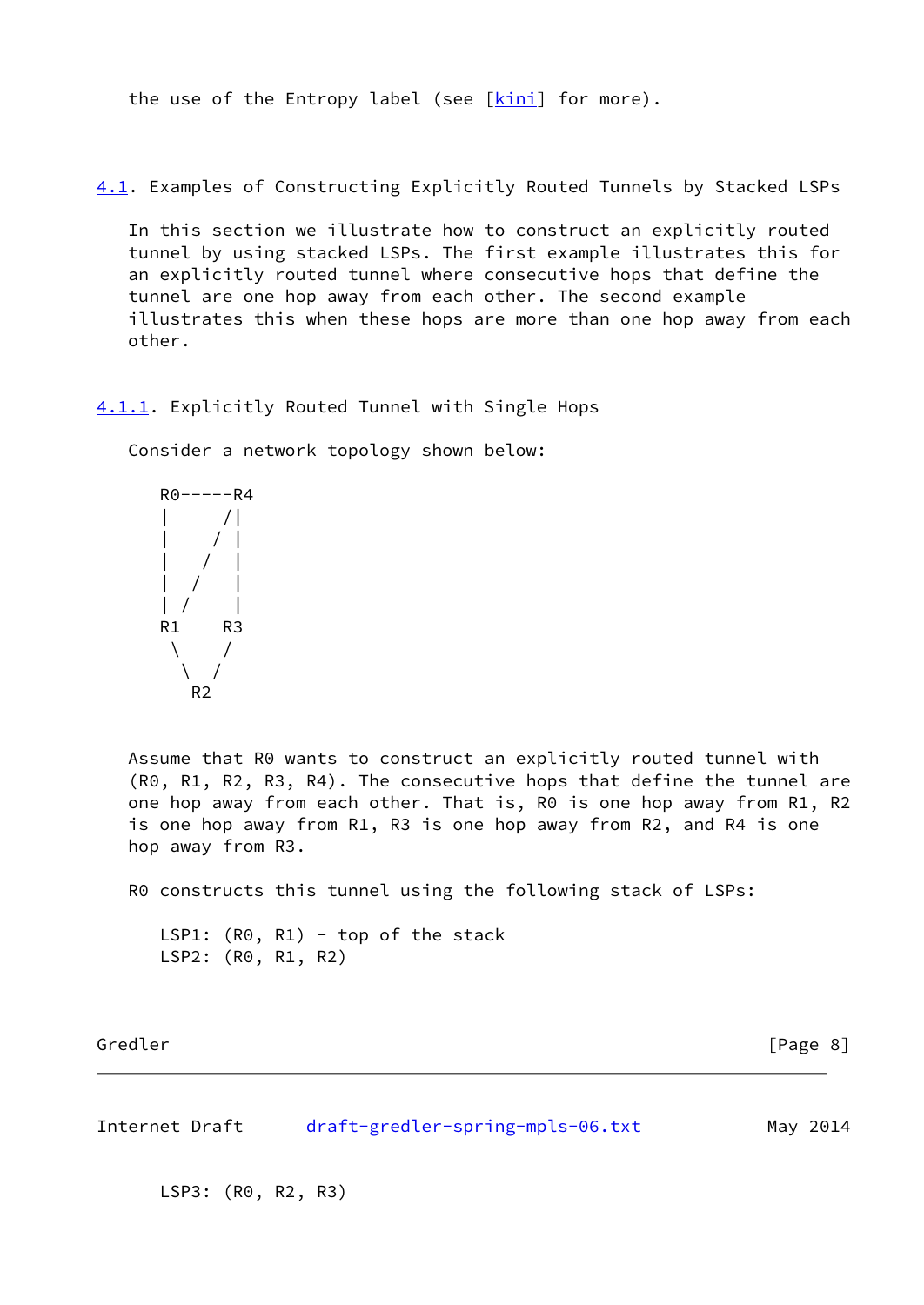LSP4: (R0, R3, R4) - bottom of the stack

 Note that this stack of LSPs meets the requirements specified in section "Constructing Explicitly Routed Tunnels by using Stacked LSPs". Specifically,

- + All four LSPs in the stack have the same ingress R0, which is also the ingress of the explicitly routed tunnel.
- + The egress of LSP1, R1, is the first intermediate router of the next LSP in the stack, LSP2. The egress of LSP2, R2, is the first intermediate router of the next LSP in the stack, LSP3. Likewise, the egress of LSP3, R3, is the first intermediate router of the next (and the last) LSP in the stack, LSP4.
- + The LSP at the top of the stack, LSP1, has its first intermediate router, R1, one hop away from its ingress, R0. Because of that, this intermediate router is also the egress of that LSP, and that LSP is a one-hop LSP.
- + In that particular example the first intermediate router of every LSP in the stack is one hop away from the egress of that LSP. That is, the first intermediate router of LSP2, R1, is one hop away from the egress of that LSP, R2; the first intermediate router of LSP3, R2, is one hop away from the egress of that LSP, R3; and the first intermediate router of LSP4, R3, is one hop away from the egress of that LSP, R4. As a result, the egress of a given LSP in the stack is one hop away from the egress of the next LSP in the stack.

 The first intermediate router of each of these LSPs creates label bindings for these LSPs as follows. R3 creates label binding for LSP4 by binding a particular label, L1, to the address of R4, creating a Next Hop Label Forwarding Entry (NHLFE) whose next hop is the link from R3 to R4, and setting the Incoming Label Map (ILM) so that L1 maps to that NHLFE. Likewise, R2 creates label binding for LSP3 by binding a particular label, L2, to the address of R3, creating an NHLFE whose next hop is the link from R2 to R3, and setting the ILM so that L2 maps to that NHLFE. Finally, R1 creates label binding for LSP2 by binding a particular label, L3, to the address of R2, creating an NHLFE whose next hop is the link from R1 to R2, and setting the ILM so that L3 maps to that NHLFE.

 To get from the first hop of LSP4, R0, to the second hop of LSP4, R3, the packet has to go through the LSP tunnel provided by LSP3. To get from the first hop of LSP3, R0, to the second hop of LSP3, R2, a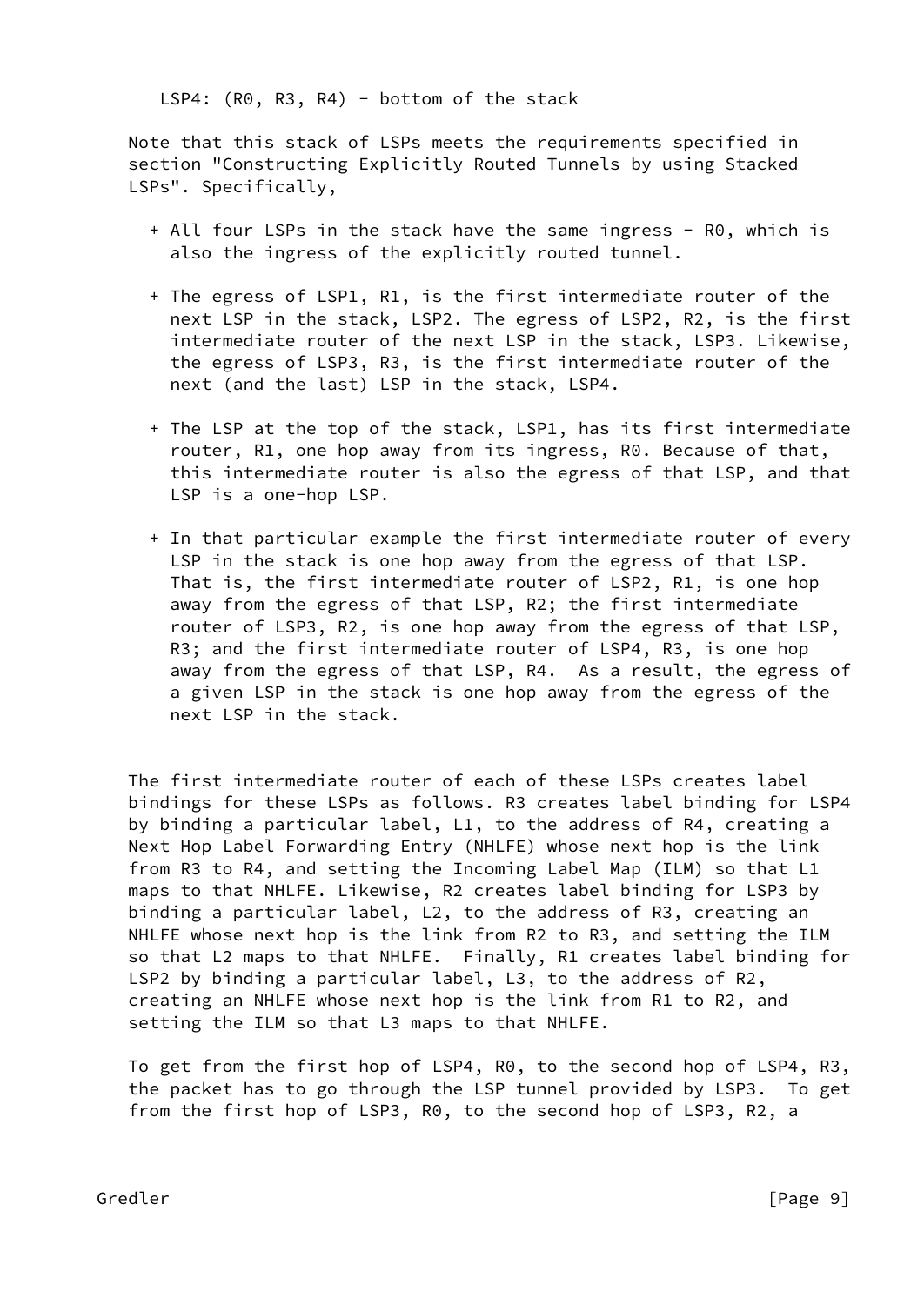## Internet Draft [draft-gredler-spring-mpls-06.txt](https://datatracker.ietf.org/doc/pdf/draft-gredler-spring-mpls-06.txt) May 2014

 packet has to go through the LSP tunnel provided by LSP2. To get from the first hop of LSP2, R0, to the second hop of LSP2, R1, a packet has to go through the LSP tunnel provided by LSP1.

 In order to accomplish this R0 constructs the label stack for the explicitly routed tunnel as follows:

- + Step 1: R0 obtains label binding L1 created by R3 for LSP4 (R0, R3, R4), and starts building the label stack by pushing L1 onto the label stack.
- + Step 2: R0 obtains label binding L2 created by R2 for LSP3 (R0, R2, R3), and pushes L2 into the stack. At this point the stack contains (L2, L1).
- + Step 3: R0 obtains label binding L3 created by R1 for LSP2 (R0, R1, R2), and pushes L3 into the stack. At this point the stack contains (L3, L2, L1).
- + Step 4: Since R0 and R1 are one hop away from each other the label stack construction is completed (R0 does not need a label for one-hop LSP1, as all the LSPs use penultimate hop popping).

 So far we did not say anything about how R0 obtains from R3 label binding for LSP4, from R2 label binding for LSP3, and from R1 label binding for LSP2.

 At least in principle, these label bindings could be obtain by such already defined label distribution protocols as LDP (to be more precise, targeted LDP if the two routers are more than one hop away from each other). E.g., if one uses targeted LDP, then R0 would need to dynamically establish and maintain a targeted LDP session with R3 and another targeted LDP session with R2 (R0 would maintain a "vanilla" LDP session with R1). Using these LDP sessions R0 would obtain from R3 label binding for LSP4, from R2 label binding for LSP3, and from R1 label binding for LSP2. Note that obtaining such labels bindings with targeted LDP may also require defining a new FEC to be used by targeted LDP.

 In section "IS-IS or OSPF as Label Distribution Protocol" we describe how IS-IS or OSPF with appropriate extensions could be used as a label distribution protocol to obtain such label bindings.

When R0 wants to forward a packet along the explicitly constructed tunnel (R0, R1, R2, R3, R4), R0 pushes (L3, L2, L1) onto the label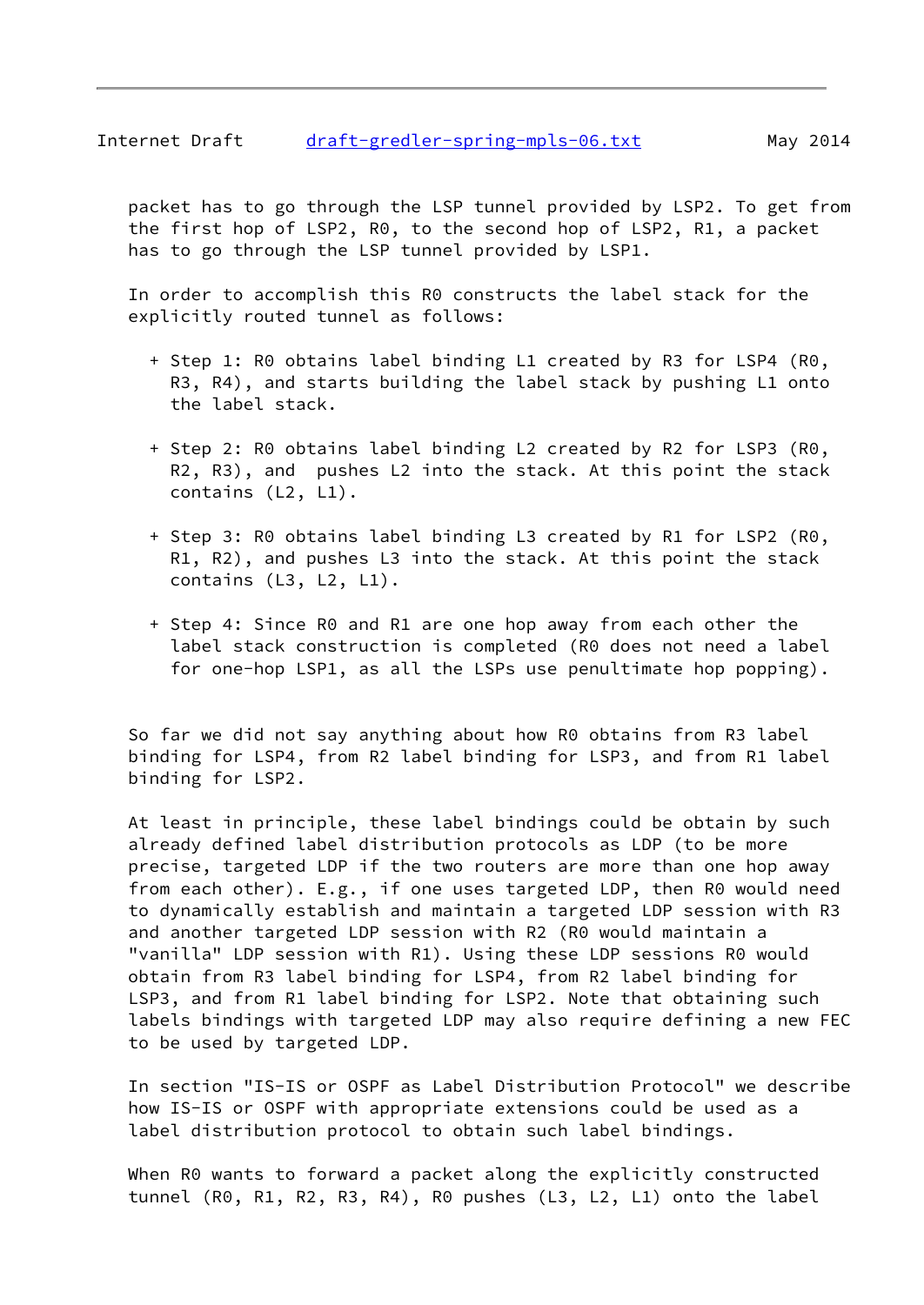stack of the packet, and forwards the packet to R1. R1 performs the lookup on the topmost label, L3, and based on this lookup forwards

Gredler [Page 10]

<span id="page-11-1"></span>Internet Draft [draft-gredler-spring-mpls-06.txt](https://datatracker.ietf.org/doc/pdf/draft-gredler-spring-mpls-06.txt) May 2014

 the packet to R2. Prior to forwarding the packet to R2, R1 (acting as a penultimate hop for LSP2) pops the topmost label, L3. When R2 receives the packet, R2 performs the lookup on the topmost label, L2, and based on this lookup forwards the packet to R3. Prior to forwarding the packet to R3, R2 (acting as a penultimate hop for LSP3) pops the topmost label, L2. When R3 receives the packet, R3 performs the lookup on the topmost label, L1, and based on this lookup forwards the packet to R4. Prior to forwarding the packet to R4, R3 (acting as a penultimate hop for LSP4) pops the topmost label, L1.

#### <span id="page-11-0"></span>[4.1.2](#page-11-0). Explicitly Routed Tunnel with Multi-Hops

Consider a network topology shown below:

 $R0---R1$  $/ \qquad \setminus$  R2 R5---R6  $\sqrt{ }$  $R3---R4$ 

 Assume that R0 wants to construct an explicitly routed tunnel with (R0, R4, R6) as hops. Note that R4 is multi-hop away from R0, and R6 is multi-hop away from R4.

R0 constructs this tunnel using the following stack of LSPs:

LSP1:  $(R0, R2, R3, R4)$  - top of the stack LSP2: (R0, R4, R5, R6) - bottom of the stack

 Note that this stack of LSPs meets the requirements specified in section "Constructing Explicitly Routed Tunnels by using Stacked LSPs". Specifically,

+ Both LSPs in the stack have the same ingress - R0, which is also the ingress of the explicitly routed tunnel.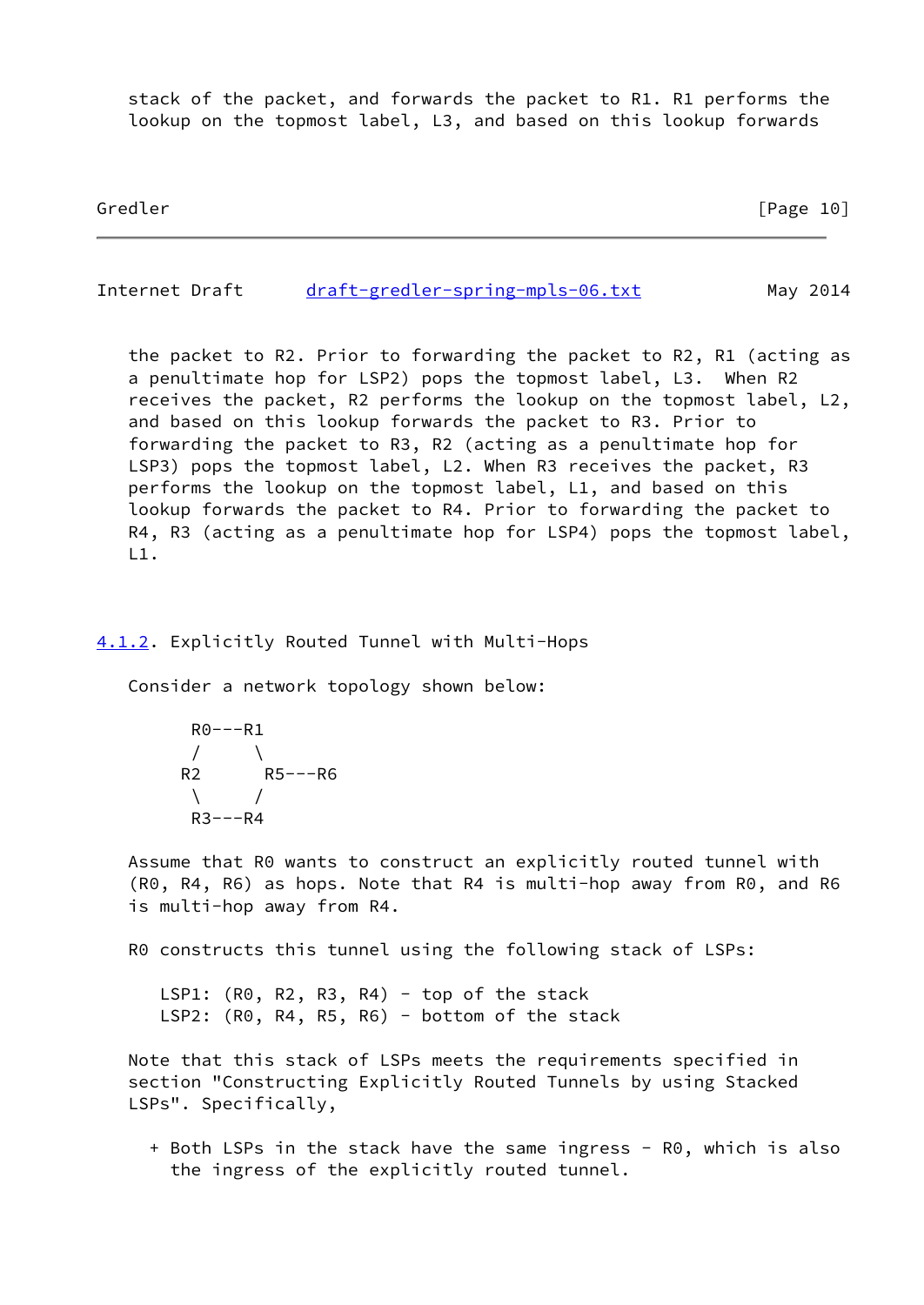- + The egress of LSP1, R4, is the first intermediate router of the next LSP in the stack, LSP2.
- + The LSP at the top of the stack, LSP1, has its first intermediate router, R2, one hop away from its ingress, R0. However, this intermediate router is not the egress of that LSP, and therefore this LSP is a multi-hop LSP.

Gredler [Page 11]

Internet Draft [draft-gredler-spring-mpls-06.txt](https://datatracker.ietf.org/doc/pdf/draft-gredler-spring-mpls-06.txt) May 2014

 + In that particular example the first intermediate router of every LSP in the stack is multi-hop away from the egress of that LSP. That is, the first intermediate router of LSP1, R2, is multi-hop away from the egress of that LSP, R4; the first intermediate router of LSP2, R4, is multi-hop away from the egress of that LSP, R6. As a result, the egress of a given LSP in the stack is multi-hop away from the egress of the next LSP in the stack.

 In this example we assume that LDP is used as a label distribution protocol for both LSP1 and LSP2. Since R0 and R4 are not IGP neighbors, they are remote label distribution peers. Thus R0 and R4 use targeted LDP for label distribution. All other routers use "vanilla" LDP procedures.

 To get from the first hop of LSP2, R0, to its second hop, R4, the packet has to go through the LSP tunnel provided by LSP1.

 In order to accomplish this R0 constructs the label stack for the explicitly routed tunnel as follows:

- + Step 1: R0 (using targeted LDP) obtains label binding L1 created by R4 for LSP2 (R0, R4, R5, R6), and starts building the label stack by pushing L1 onto the label stack.
- + Step 2: R0 (using "vanilla" LDP procedures) obtains label binding L2 created by R2 for LSP1 (R0, R2, R3, R4), and pushes L2 into the stack. At this point the stack contains (L2, L1).
- + Step 3: Since R0 and R1 are one hop away from each other the label stack construction is completed (R0 does not need a label for one-hop LSP1).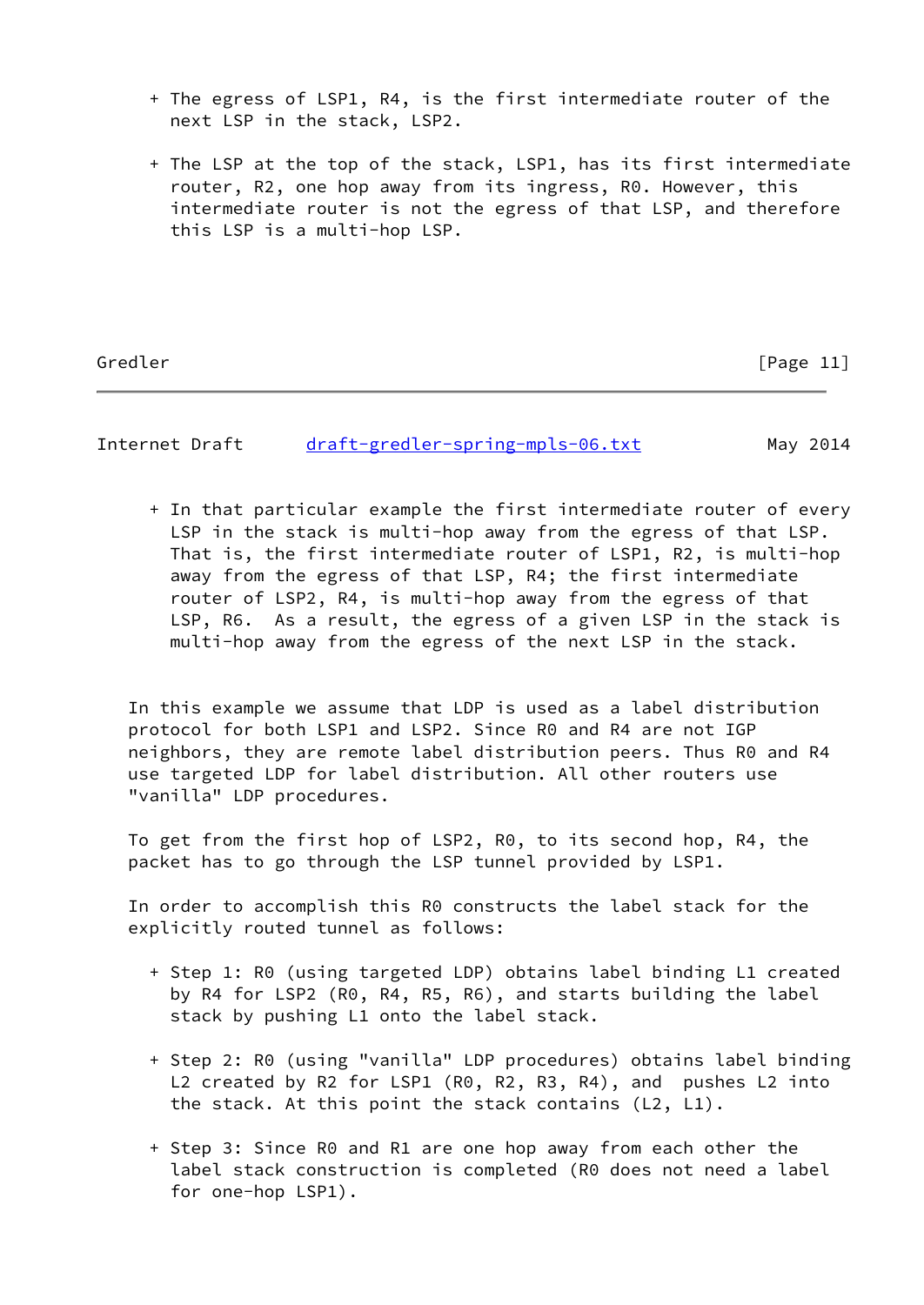A reader familiar with Remote LFA FRR [[R-LFA\]](#page-18-2) should be able to notice that the example described in this section is nothing more than an instance of Remote LFA FRR, where Remote LFA FRR provides fast reroute to the traffic going from R0 to R6 in the presence of the (R0, R2) link failure, with R0 being the Point of Local Repair (PLR), R4 being the PQ-node, and R6 being the ultimate destination. The explicitly routed tunnel (R0, R4, R6) consists of the PLR as the head-node, the PQ-node as the next hop, and the ultimate destination as yet another hop.

Gredler [Page 12]

<span id="page-13-1"></span>Internet Draft [draft-gredler-spring-mpls-06.txt](https://datatracker.ietf.org/doc/pdf/draft-gredler-spring-mpls-06.txt) May 2014

<span id="page-13-0"></span>[5](#page-13-0). IS-IS or OSPF as Label Distribution Protocol

When OSPF or IS-IS, in addition to being a routing protocol, is also used as a label distribution protocol (as proposed in [[gredler-isis\]](#page-17-5), [\[gredler-ospf](#page-17-6)], [\[previdi-isis](#page-17-7)], [psenak-ospf), the OSPF/IS-IS Link State Advertisements originated by a router carry label bindings for LSPs that either transit or originated by the router. Doing this allows to extend such LSPs. The criteria for selecting among all these LSPs a subset for which the router would originate label binding advertisements in IS-IS/OSPF are purely local to the router. The router could be either single or multi-hop away from the egresses of the LSPs in the subset. Existing label distribution protocols (LDP, RSVP-TE, etc.) can be used to establish multi-hop LSP fragments if the router is multi-hop away from the egress of a particular LSP in the subset. When IS-IS or OSPF, in addition to being a routing protocol, is also used as a label distribution protocol, it can also be used to establish such multi-hop LSP fragments.

 Use of IS-IS or OSPF as a label distribution protocol supports advertisements of label mappings for such FECs as:

- + IPv4/IPv6 prefix FEC via a hop-by-hop LSP established using IS- IS/OSPF as a label distribution protocol.
- + IPv4/IPv6 prefix FEC via a hop-by-hop LSP established using LDP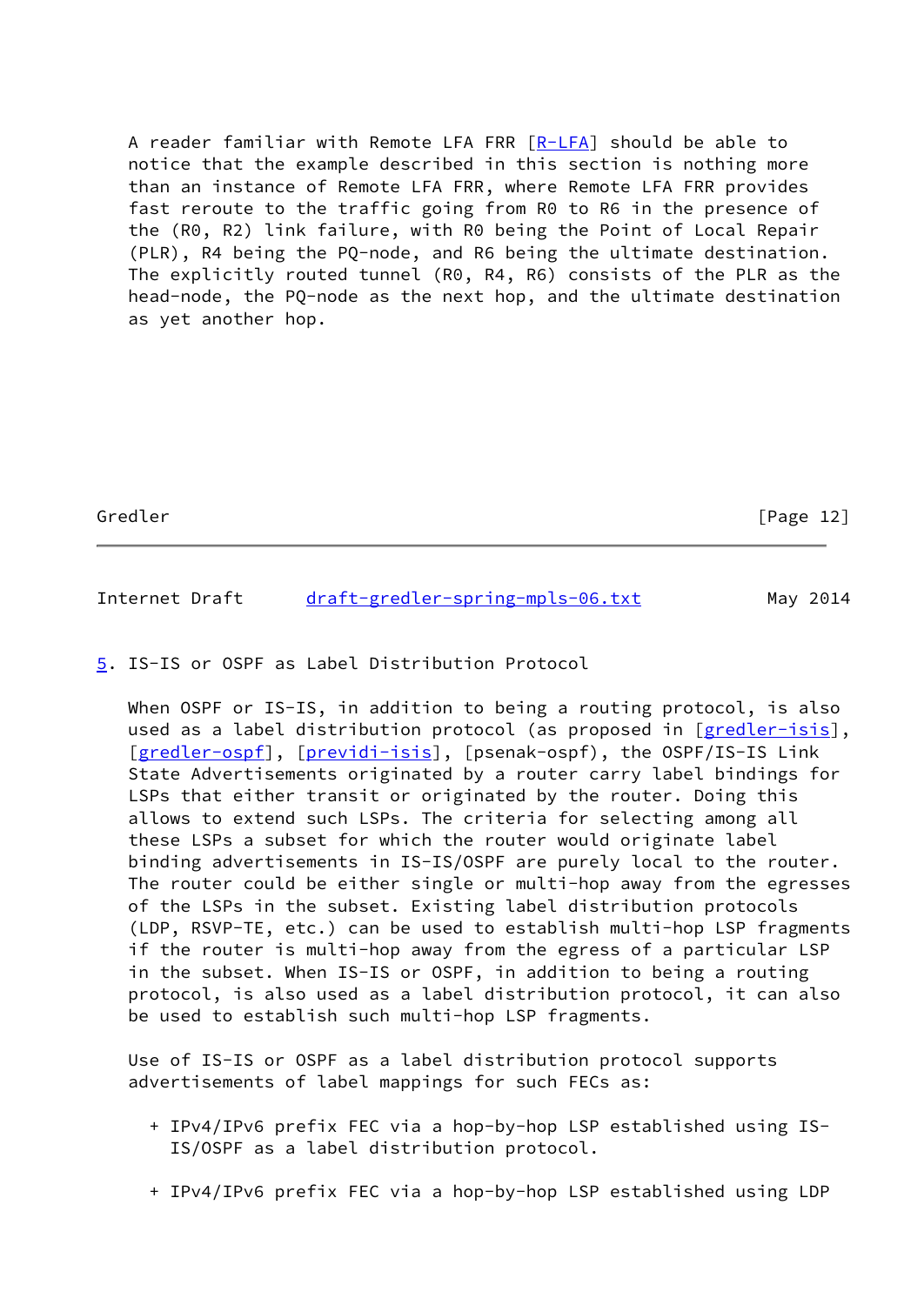as a label distribution protocol.

- + IPv4/IPv6 address FEC where the address identifies the remote end of one of the advertising router's links via an LSP that traverses the link and terminates on the remote end of the link.
- + IPv4/IPv6 address FEC where the address identifies the remote end of one of the advertising router's point-to-point links via an LSP that traverses the link and terminates on the remote end of the link.
- + IPv4/IPv6 address FEC where the address identifies a (remote) router connected to the advertising router by a broadcast link via an LSP that traverses the link and terminates on the remote router identified by its node-id.
- + IPv4/IPv6 prefix FEC via an explicitly routed LSP established using RSVP-TE, where path computation for such LSP is done by either distributed CSPF, or by PCE.

When a router obtains label binding for a given FEC from more than one label distribution protocol (e.g., one binding from targeted LDP

| Gredler | [Page 13] |
|---------|-----------|
|         |           |

Internet Draft [draft-gredler-spring-mpls-06.txt](https://datatracker.ietf.org/doc/pdf/draft-gredler-spring-mpls-06.txt) May 2014

 and another from IS-IS/OSPF), deciding which label binding to use is a matter of policy local to the router. In the scenario where a router obtains label binding for a given FEC from both (targeted) LDP and IS-IS/OSPF, the default behavior RECOMMENDED in this document is to prefer the one obtained from (targeted) LDP. An implementation MUST support the ability to override the default behavior via configuration.

MPLS architecture [[RFC3031](https://datatracker.ietf.org/doc/pdf/rfc3031)] defines the notion of local/remote label distribution peers as follows:

 When two LSRs are IGP neighbors, we will refer to them as "local label distribution peers". When two LSRs may be label distribution peers, but are not IGP neighbors, we will refer to them as "remote label distribution peers."

 Following OSPF/IS-IS procedures each router passes Link State Advertisements originated by other routers unmodified. When these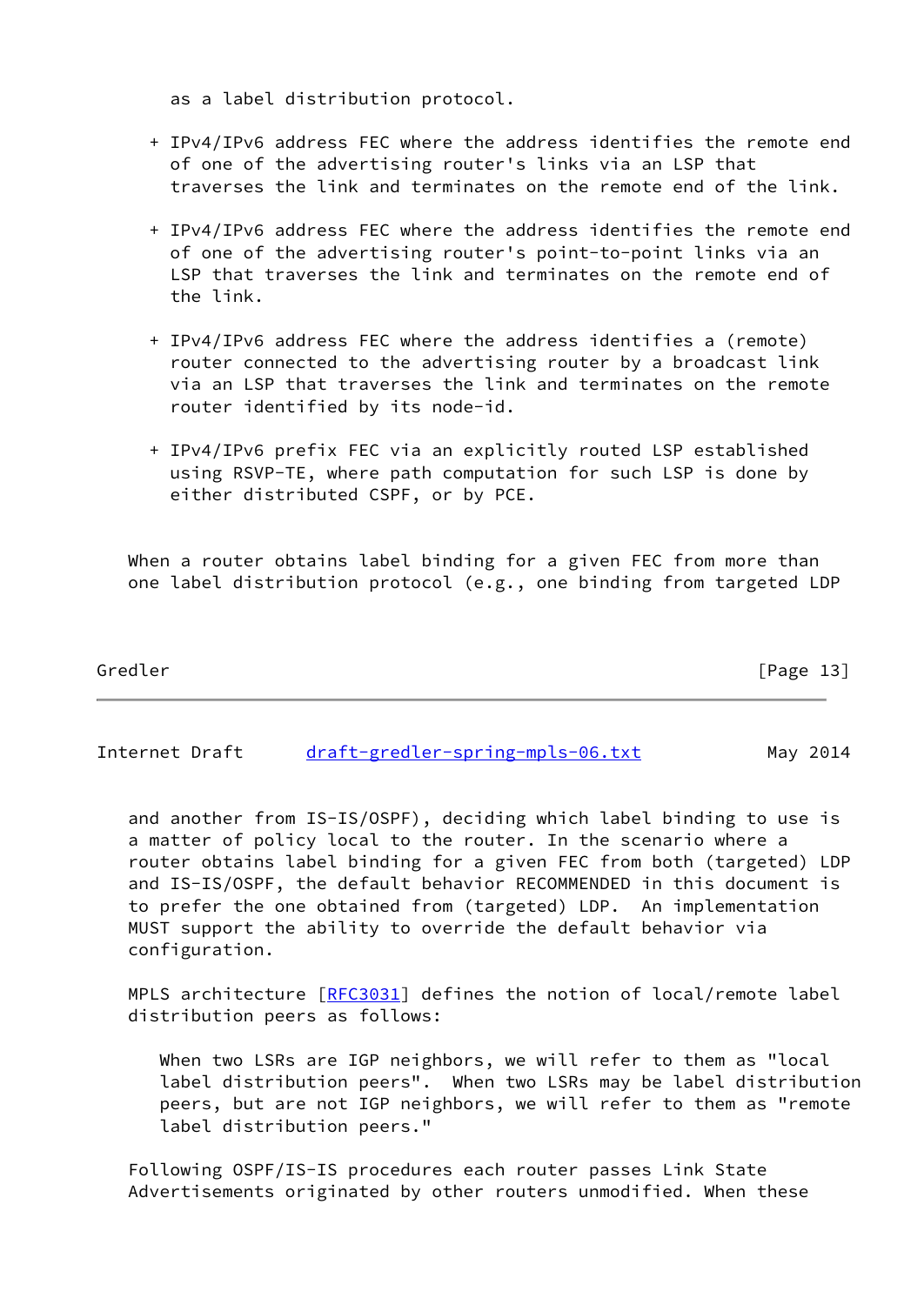advertisements carry label binding information, this information is also passed unmodified. Therefore, the router that originates label bindings advertisements in IS-IS/OSPF can be either single or multi hop away from the routers that receive and use these bindings. In the former case the IGP neighbors of the router that originates the advertisements will be the local label distribution peers of the router. In the latter case other routers in the same IGP domain will be the remote label distribution peers of the router.

 Use of OSPF or IS-IS as a label distribution protocol provides scalable support for remote label distribution peering in terms of the number of label distribution peers a given router has to maintain. This is because label distribution protocol messages (Link State Advertisements) are exchanged only between IGP neighbors, without requiring control plane peering between a router that originates Link State Advertisements and each of its remote label distribution peers.

 It is important to note that the existing MPLS control plane already has mechanisms/protocols to support remote label distribution peering (using BGP or targeted LDP [[RFC5036\]](https://datatracker.ietf.org/doc/pdf/rfc5036)). Thus the practical relevance of the ability to provide scalable support for remote label distribution peering with IS-IS or OSPF as a label distribution protocol depends on a particular use case.

 If for a given subset of routers within an MPLS network each router within the subset is assigned a distinct index, then one could compress announcements of labels bound to the LSPs whose FECs are the IP addresses of these routers by (a) advertising these indices in IS- IS/OSPF, and (b) making each router advertise a label block in IS-

Gredler [Page 14]

Internet Draft [draft-gredler-spring-mpls-06.txt](https://datatracker.ietf.org/doc/pdf/draft-gredler-spring-mpls-06.txt) May 2014

 IS/OSPF as well. A router R1 that advertises a given label block algorithmically binds a FEC associated with an IP address of some other router R2 to the label from that block that is identified by the index that R2 advertises in IGP. A router R1 that receives label block originated by some other router R2 can determine the label bound to a FEC associated with an IP address of some other router R3 by using the index advertised by R3 as an offset into the label block advertised by R2. Note that to avoid wasting labels this scheme requires a fairly dense assignment of indices. Also note that to expand the number of labels that a router advertises using label blocks, the router may advertise more than one label block.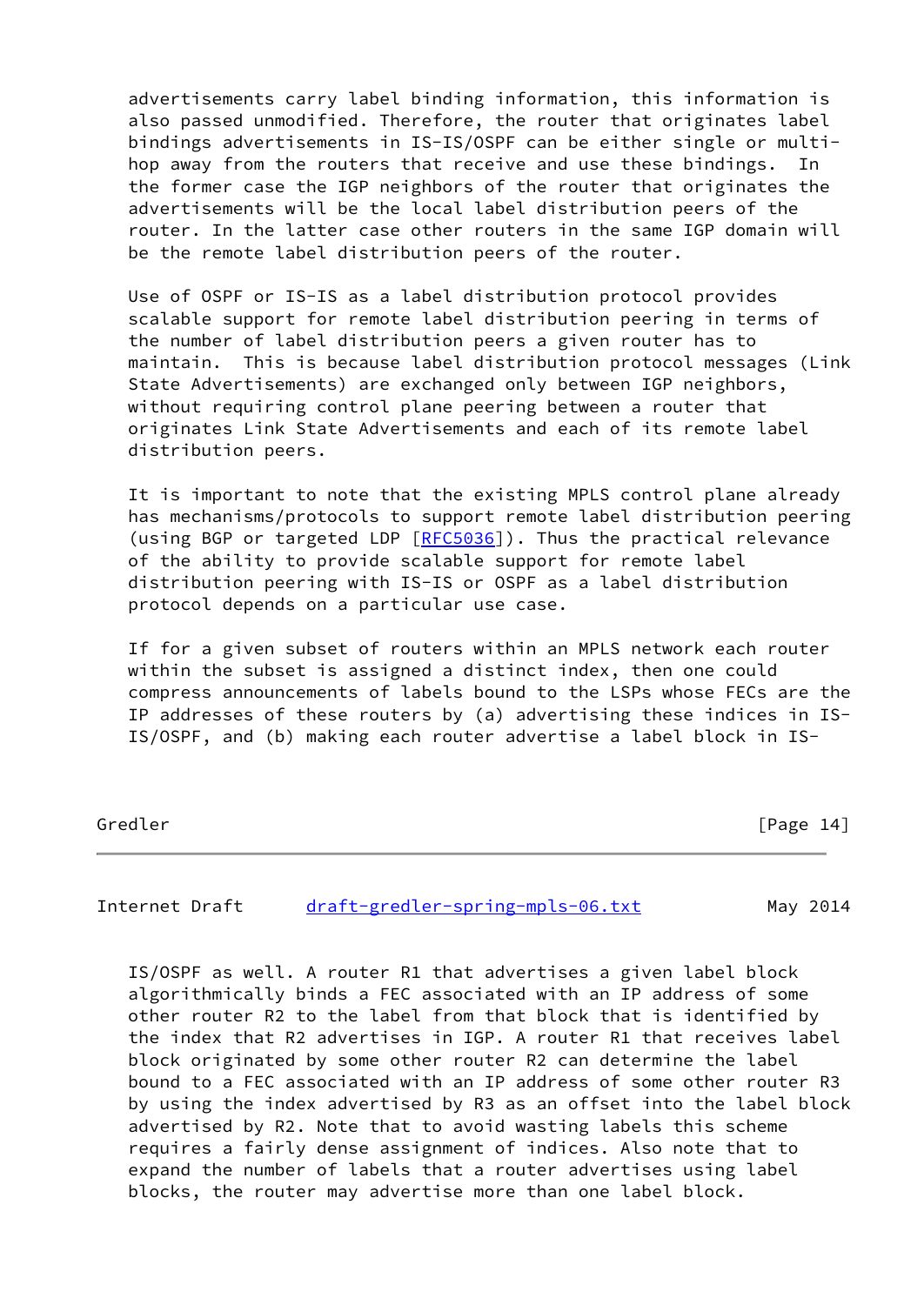Note though, that the benefits of scaling improvements in terms of label distribution peering come at a cost, as every router in the domain ends up keeping all the labels assigned/bounded by every other router in the domain, whether it really needs to know them or not. Whether this cost is of practical significance depends on (a) the number of label bindings being advertised, and (b) the encoding of label bindings (e.g., use of label blocks vs enumerating each label binding).

<span id="page-16-1"></span>[5.1](#page-16-1). Example of IS-IS/OSPF as Label Distribution Protocols

 In this section we illustrate how IS-IS/OSPF with extensions, as defined in [[gredler-isis\]](#page-17-5), [[gredler-ospf\]](#page-17-6), [[previdi-isis\]](#page-17-7), [psenak ospf] could be used as a label distribution protocol to support explicitly routed tunnels realized by stacked LSPs. For the purpose of this illustration we assume the scenario described in section "Example of Constructing Explicitly Routed Tunnels by Stacked LSPs". In that example one of the key issues is the ability of R0 to obtain from R3 label binding for LSP4, from R2 label binding for LSP3, and from R1 label binding for LSP2.

 To obtains such label bindings, the Link State Advertisement originated by R3 carries label L1 (this is the label that R3 binds to LSP4). Using IS-IS/OSPF procedures this Link State Advertisement is propagated by R2 and R1 (as well as by R4) to R0. This is how R0 obtains from R3 label binding for LSP4. In a similar fashion, the Link State Advertisement originated by R2 carries label L2 (which is the label that R2 binds to LSP3). Using IS-IS/OSPF procedures this Link State Advertisement is propagated by R1 (as well as by R3 and R4) to R0. This is how R0 obtains from R2 label binding for LSP3. Likewise, the Link State Advertisement originated by R1 carries label L3 (which is the label that R1 binds to LSP2). Using IS-IS/OSPF procedures this Link State Advertisement is delivered to R0. This is how R0 obtains from R1 label binding for LSP2.

Gredler [Page 15]

<span id="page-16-0"></span>Internet Draft [draft-gredler-spring-mpls-06.txt](https://datatracker.ietf.org/doc/pdf/draft-gredler-spring-mpls-06.txt) May 2014

 Note that while from R0's perspective both R2 and R3 are remote label distribution peers, R0 does not maintain any control plane peering (e.g., targeted LDP) with either R2 or R3.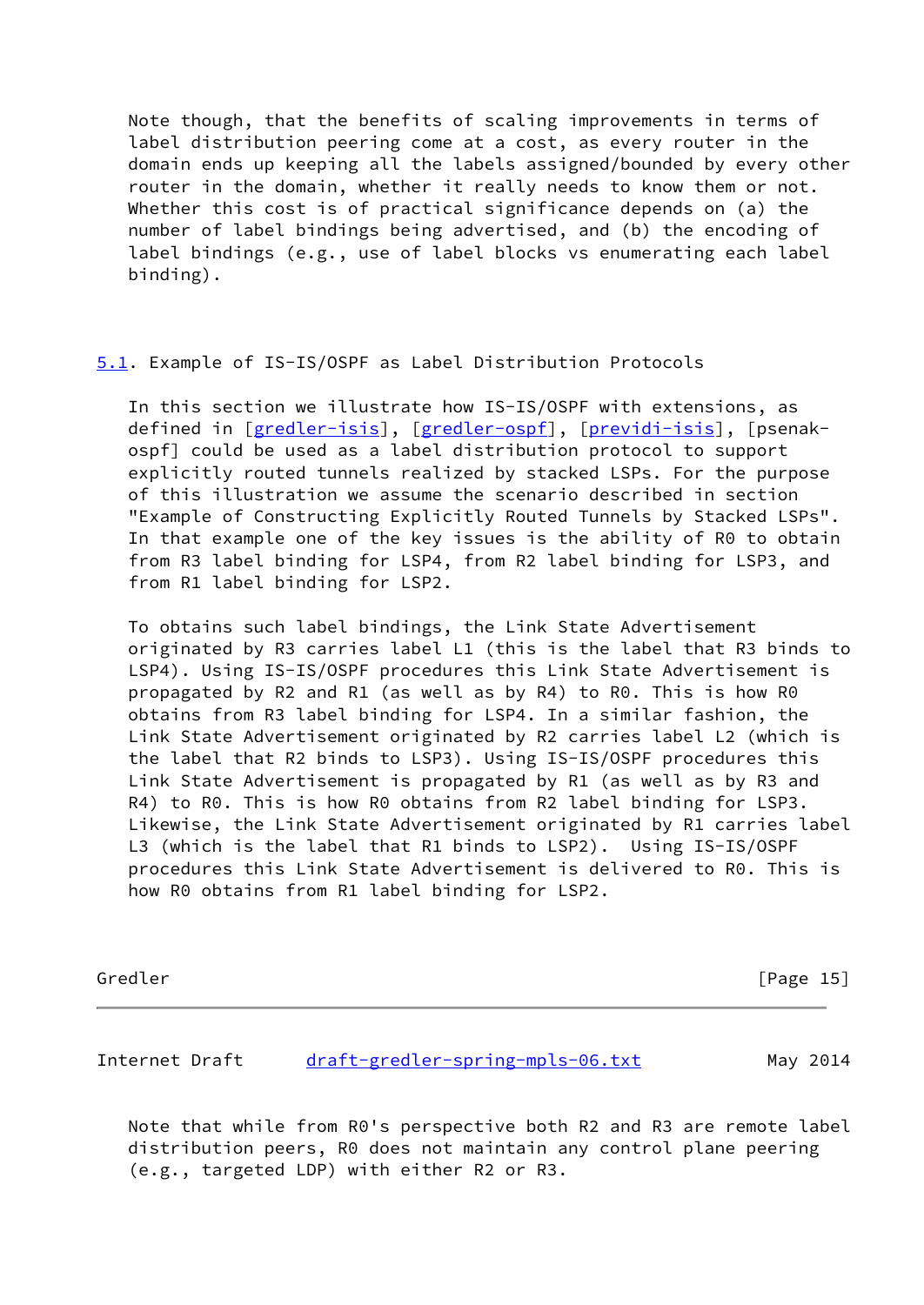## <span id="page-17-0"></span>[6](#page-17-0). IANA Considerations

This document introduces no new IANA Considerations.

<span id="page-17-1"></span>[7](#page-17-1). Security Considerations

TBD

<span id="page-17-2"></span>[8](#page-17-2). Acknowledgements

 We would like to thank John Drake (Juniper Networks) and John Scudder (Juniper Networks) for their review and comments.

 We would also like to thank Bruno Decraene (Orange) and Robert Raszuk for their review and comments.

<span id="page-17-3"></span>[9](#page-17-3). Normative References

 [RFC3031] Rosen, E., et. al., "Multiprotocol Label Switching Architecture", [RFC3031](https://datatracker.ietf.org/doc/pdf/rfc3031), January 2001

<span id="page-17-4"></span>[10.](#page-17-4) Informative References

<span id="page-17-8"></span>[kini] Kini, S., et. al., "Entropy labels for source routed stacked tunnels", [draft-kini-mpls-entropy-label-src-stacked-tunnels,](https://datatracker.ietf.org/doc/pdf/draft-kini-mpls-entropy-label-src-stacked-tunnels) work in progress

[gredler] Gredler, H., et. al., "Advertising MPLS labels in IGPs" [draft-gredler-rtgwg-igp-label-advertisement](https://datatracker.ietf.org/doc/pdf/draft-gredler-rtgwg-igp-label-advertisement), work in progress

<span id="page-17-5"></span>[gredler-isis] Gredler, H., et. al., "Advertising MPLS labels in IS-IS" [draft-gredler-isis-label-advertisement](https://datatracker.ietf.org/doc/pdf/draft-gredler-isis-label-advertisement), work in progress

<span id="page-17-6"></span> [gredler-ospf] Gredler, H., et. al., "Advertising MPLS labels in OSPF" [draft-gredler-ospf-label-advertisement](https://datatracker.ietf.org/doc/pdf/draft-gredler-ospf-label-advertisement), work in progress

<span id="page-17-7"></span> [previdi-isis] Previdi, S., et. al., "IS-IS Extensions for Segment Routing" [draft-previdi-isis-segment-routing-extensions](https://datatracker.ietf.org/doc/pdf/draft-previdi-isis-segment-routing-extensions), work in progress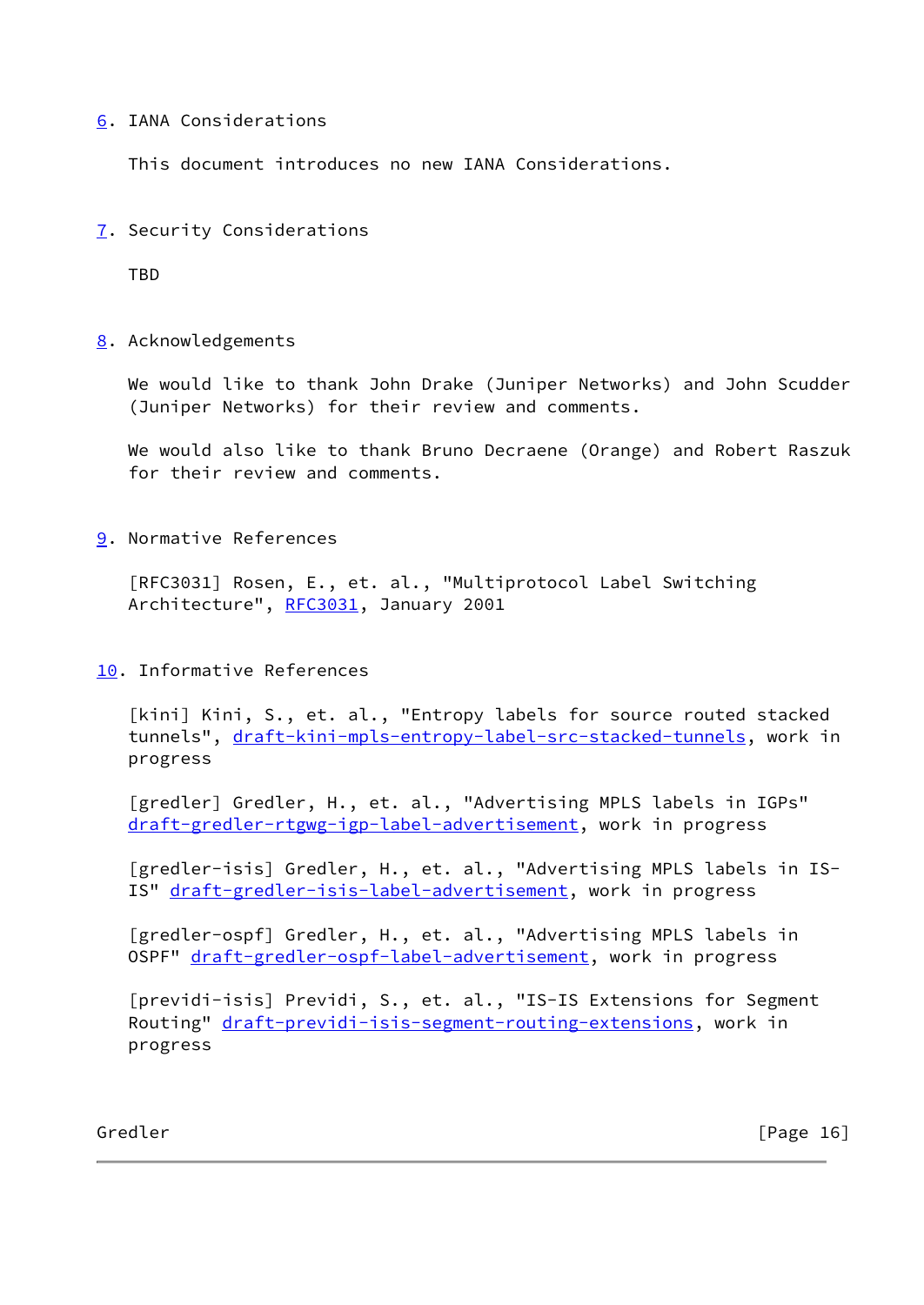<span id="page-18-3"></span><span id="page-18-1"></span> [psenak-ospf] Psenak, P., et. al., "OSPF Extensions for Segment Routing" [draft-psenak-ospf-segment-routing-extensions](https://datatracker.ietf.org/doc/pdf/draft-psenak-ospf-segment-routing-extensions), work in progress

<span id="page-18-2"></span>[R-LFA] Bryant, S., et. al., "Remote LFA FRR", [draft-ietf-rtgwg](https://datatracker.ietf.org/doc/pdf/draft-ietf-rtgwg-remote-lfa) [remote-lfa](https://datatracker.ietf.org/doc/pdf/draft-ietf-rtgwg-remote-lfa), work in progress

 [RFC2119] Bradner, S., "Key words for use in RFCs to Indicate Requirement Levels", [RFC2119](https://datatracker.ietf.org/doc/pdf/rfc2119), March 1997

 [RFC3107] Rekhter, Y., et. al., "Carrying Label Information in BGP-4", [RFC3107](https://datatracker.ietf.org/doc/pdf/rfc3107), May 2001

 [RFC3209] Awduche, D., et. al., "RSVP-TE: Extensions to RSVP for LSP Tunnels", [RFC3209](https://datatracker.ietf.org/doc/pdf/rfc3209), December 2001

 [RFC3212] Jamoussi, B., et. al., "Constraint-Based LSP Setup using LDP", [RFC3212](https://datatracker.ietf.org/doc/pdf/rfc3212), January 2002

 [RFC4364] Rosen E., et. al., "BGP/MPLS IP Virtual Private Networks (VPNs)", [RFC4364](https://datatracker.ietf.org/doc/pdf/rfc4364), February 2006

 [RFC4761] Kompella, K., et. al., "Virtual Private LAN Service (VPLS) Using BGP for Auto-Discovery and Signaling", [RFC4761](https://datatracker.ietf.org/doc/pdf/rfc4761), January 2007

[RFC5036] L. Andersson, et. al., "LDP Specification", [RFC5036](https://datatracker.ietf.org/doc/pdf/rfc5036), October 2007

<span id="page-18-0"></span>[11.](#page-18-0) Authors' Addresses

 Hannes Gredler Juniper Networks e-mail: hannes@juniper.net

 Yakov Rekhter Juniper Networks e-mail: yakov@juniper.net

 Luay Jalil Verizon e-mail: luay.jalil@verizon.com

 Sriganesh Kini Ericsson Email: sriganesh.kini@ericsson.com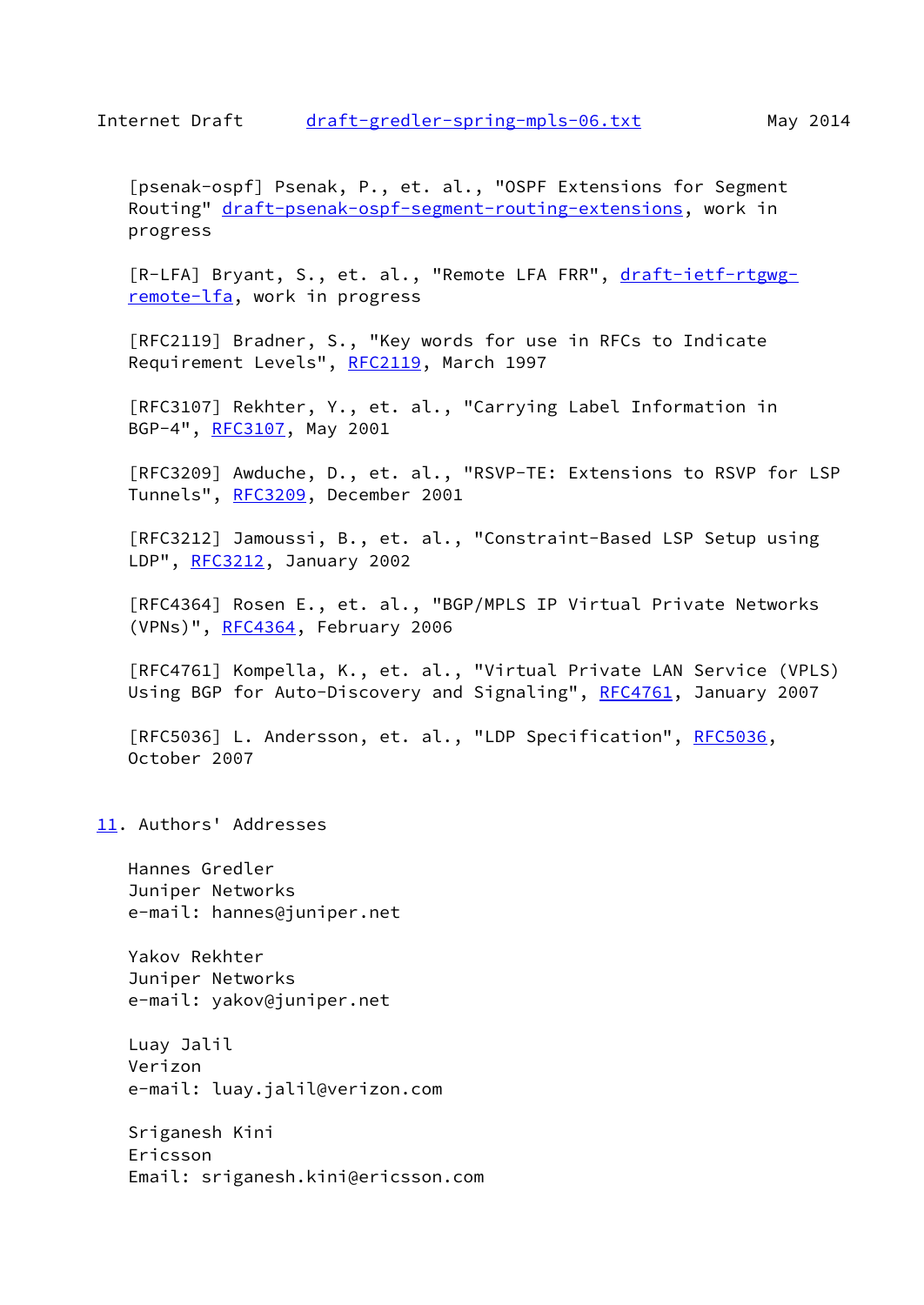Internet Draft [draft-gredler-spring-mpls-06.txt](https://datatracker.ietf.org/doc/pdf/draft-gredler-spring-mpls-06.txt) May 2014

 Huawei Technologies, Email: xuxiaohu@huawei.com